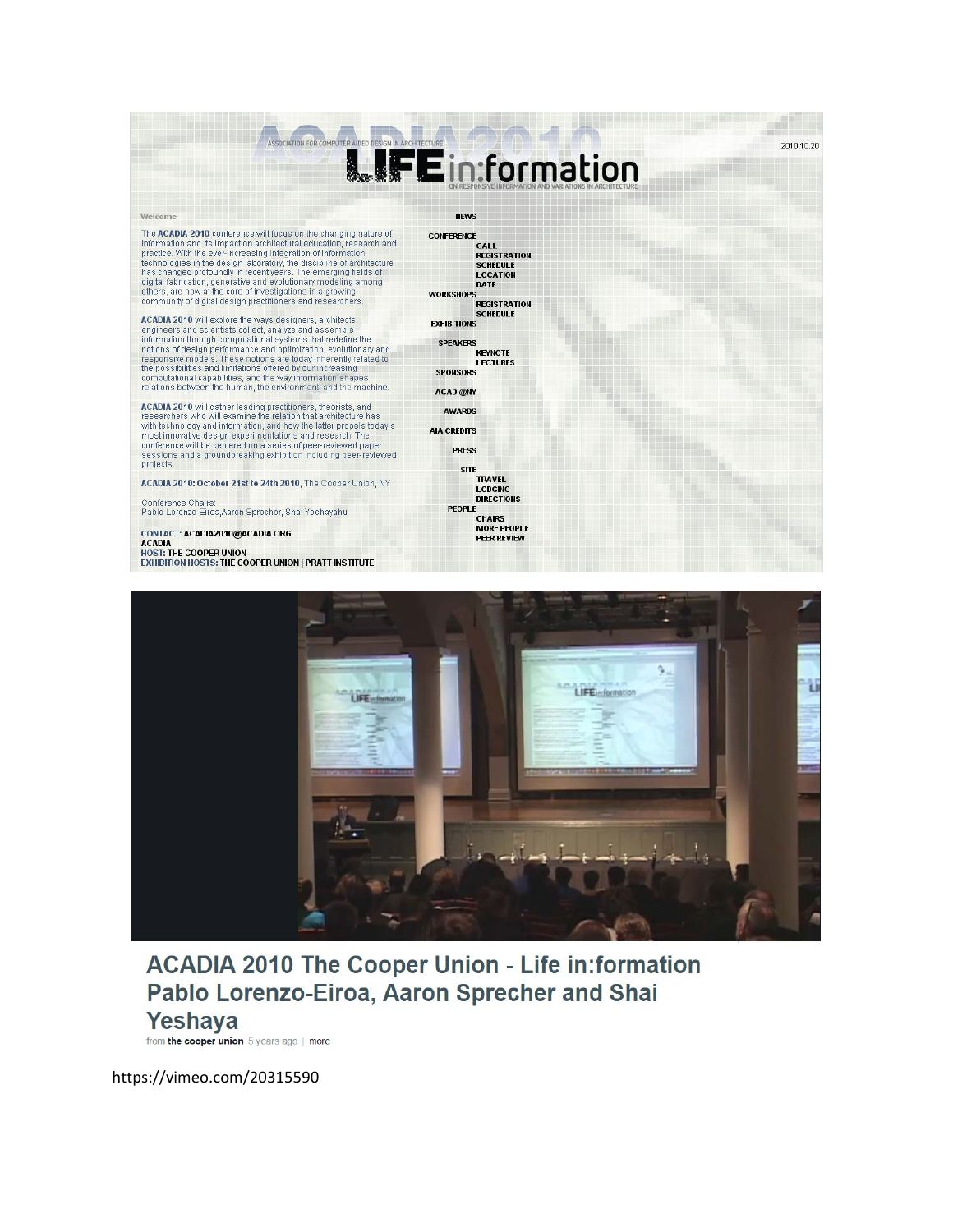Introduction to ACADIA 2010 Conference at The Cooper Union. Thursday October 1, 2010

Pablo Lorenzo‐Eiroa, co‐Conference Chair

It is great to welcome you all to the Great Hall of The Cooper Union. As a conference Chair and a professor at this institution I have to say that having this conference in this space implies multiple things. One of them is related to how this building works as an island within an island …but I would also echo David Gersten about the function of this space…where external voices pass through these foundations and that may eventually inform the schools above.

## But why Information at Cooper?

The first idea is to construct an alternative axis to the visual that has dominated previous decades. To construct an alternative that may integrate a deeper conception of the perceptual, rather than as a reaction to structuralism. Such axis focus on the relevance of codes and structures that organize reality and operate at a deeper level than superficial perceptual processes that rely on the media‐based spectacular effect of the visual.

It is becoming quite clear that if architects do not break or displace the given source codes of algorithms and create their own, their work is trapped by the predetermination of the set of ideas contained within those programs. What this concept questions is authorship in the design process, the necessity to question and create structures that organize and process information. This is the reason why algorithms as structures are part of a larger metaphysical project in occidental culture, rationalized since the modernism of the renaissance.

There is a metaphysical common structure between algorithms and the output form of the projects generated by these processes.

Form striated by those interfaces gives relevance to a neo structuralism, a structuralism that needs also to be displaced, to avoid the philosophical totalitarism of categories and that may find through topology an alternative solution.

The growing array of interfaces that striate the work are layers where information is represented, crossed, manipulated and ultimately presented. These intermediary spaces relate to all of Panofsky's structuralist theories on representation. If interfaces are spaces of representation, they are spaces of differentiation, and since there is no information without representation, these spaces activate a generative capacity, as architecture content is constituted in a responsive topological loop between form and content.

Following Derrida's critique on the origin of the work of art, the frame is the context within which the work is made possible, implying a topological relationship between the apparently formless flow of data that is seen extrinsic to form, structure, the interfaces involved and how information is constituted. Interfaces that structure information contain sets of ideas and favor certain relationships that if not recognized hide certain problems.